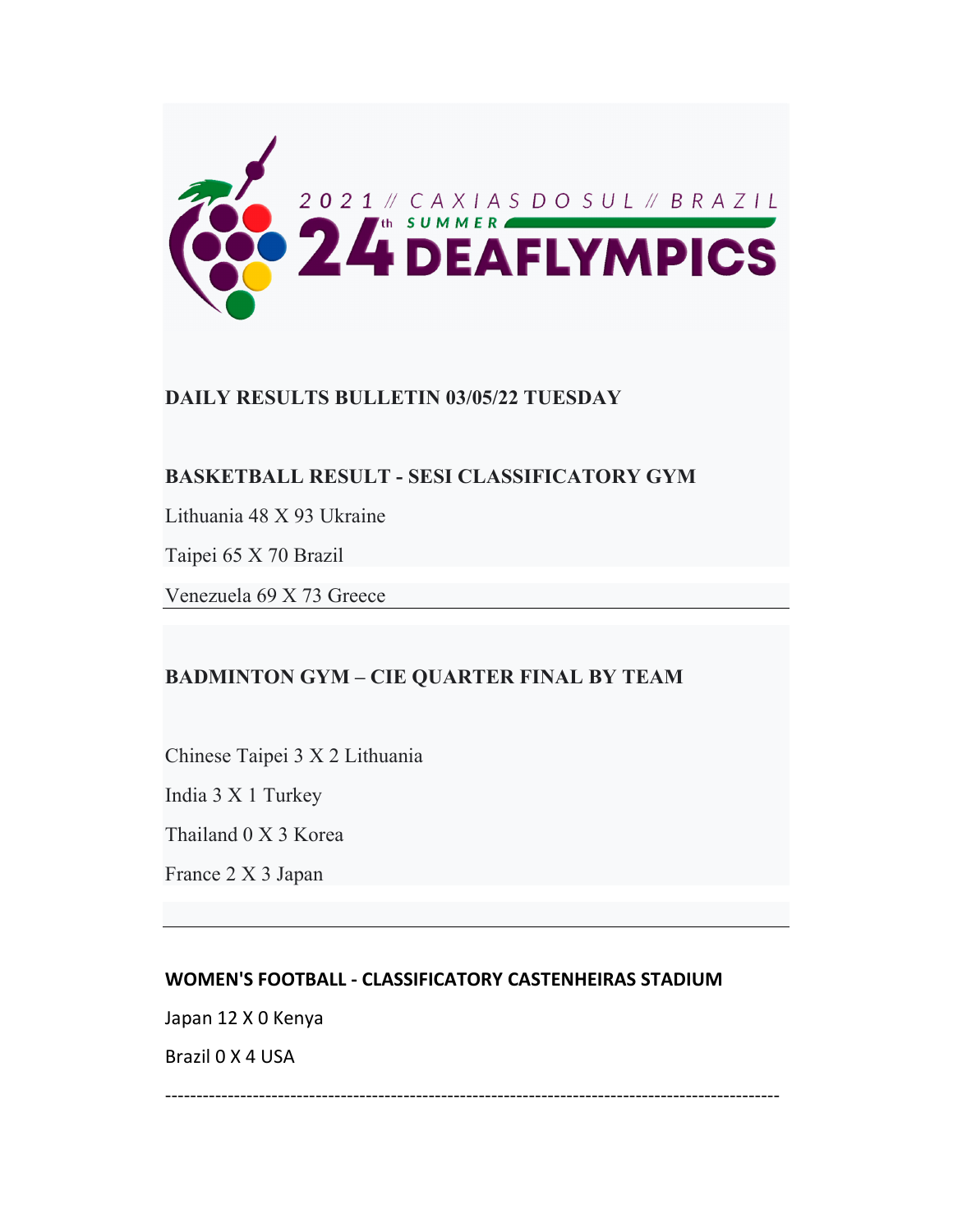#### **MEN'S HANDBALL ‐ CLASSIFICATORY UCS**

Turkey 20 X 35 Croatia

Brazil 10 X 34 Serbia

‐‐‐‐‐‐‐‐‐‐‐‐‐‐‐‐‐‐‐‐‐‐‐‐‐‐‐‐‐‐‐‐‐‐‐‐‐‐‐‐‐‐‐‐‐‐‐‐‐‐‐‐‐‐‐‐‐‐‐‐‐‐‐‐‐‐‐‐‐‐‐‐‐‐‐‐‐‐‐‐‐‐‐‐‐‐‐‐‐‐‐‐‐‐‐‐‐‐‐

# **JUDO - YOUTH RECREATION AWARD**

 **FEMALE 48 Kg GOLD** HUITRON, M. (MEX) **SILVER** GWON, R. (KOR)  **BRONZE** NENKO, N. (UKR  **BRONZE** KARA OGLY, F. (KAR)

 **FEMALE 52 Kg GOLD** SHOSTAK, A. (UKR)  **SILVER** BOUEK, D. (POL)  **BRONZE** BENSALAH, Y. (ALG)  **BRONZE** IRZZHA NOVA, D. (KAZ)

## **FEMALE 57 K**

**GOLD** SANTOS, J. (ENG) **SILVER** LEE, H. (KOR)  **BRONZE** ANDIEIEVA, K. (UKR)  **BRONZE** BARRETO RODRIGUEZ, M. (VEN)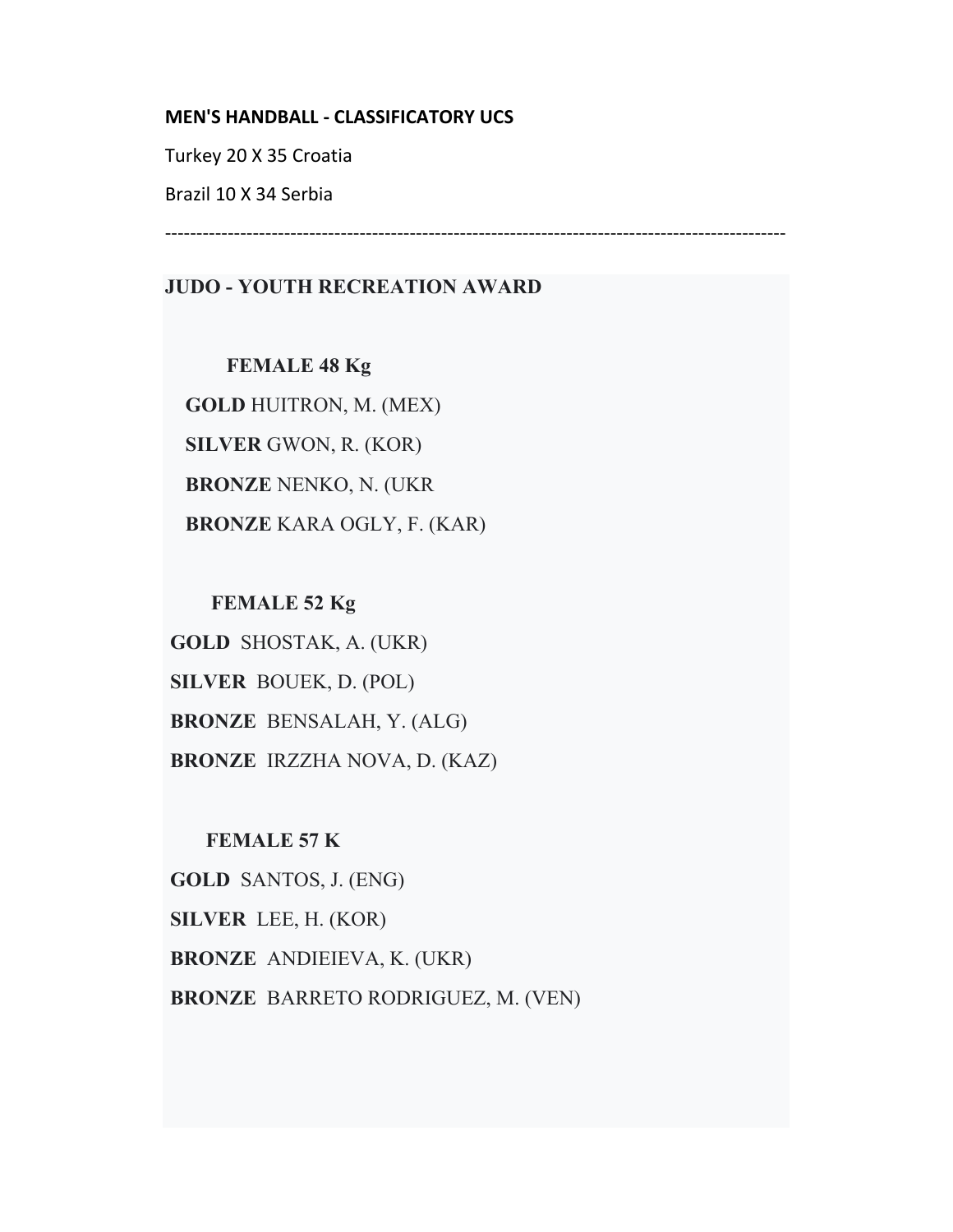## **MALE 60Kg**

 **GOLD** WESFER HOF, A. (NED)  **SILVER** ALDIEK, N. (KAZ) **BRONZE** GEVORGYAN, R. (ARM) **BRONZE** ESENBOGA, E. (TUR)

## **MALE 66 Kg**

 **GOLD** TAPIA CHOQUE, J. (CHI) **SILVER** SALAHSHOUR GULKHAN, A. (IRI) **BRONZE** CRISPIM, R. (BRA) **BRONZE** NOZYREV, V. (UKR)

#### **MALE 73Kg**

**GOLD** DAFTARI, A. (IRI) **SILVER** HWANG, H. (KOR) **BRONZE** SHERETOV, D. (UKR) **BRONZE** KANAPIYANOV, S. (KAZ)

## **KARATE -UCS AWARD**

‐‐‐‐‐‐‐‐‐‐‐‐‐‐‐‐‐‐‐‐‐‐‐‐‐‐‐‐‐‐‐‐‐‐‐‐‐‐‐‐‐‐‐‐‐‐‐‐‐‐‐‐‐‐‐‐‐‐‐‐‐‐‐‐‐‐‐‐‐‐‐‐‐‐‐‐‐‐‐‐‐‐‐‐‐‐‐‐‐‐‐‐‐‐‐‐‐‐‐

## **MALE - 60 Kg**

 **GOLD** SADEGHZADEHMOGHADAM MILAD (IRI) **SILVER** NOVIKOV VIACHESLAV (UKR) **BRONZE** GARCIA RAMON ALEJANDRO (VEN) **BRONZE** ALIBRANDI GISEPPE (ITA)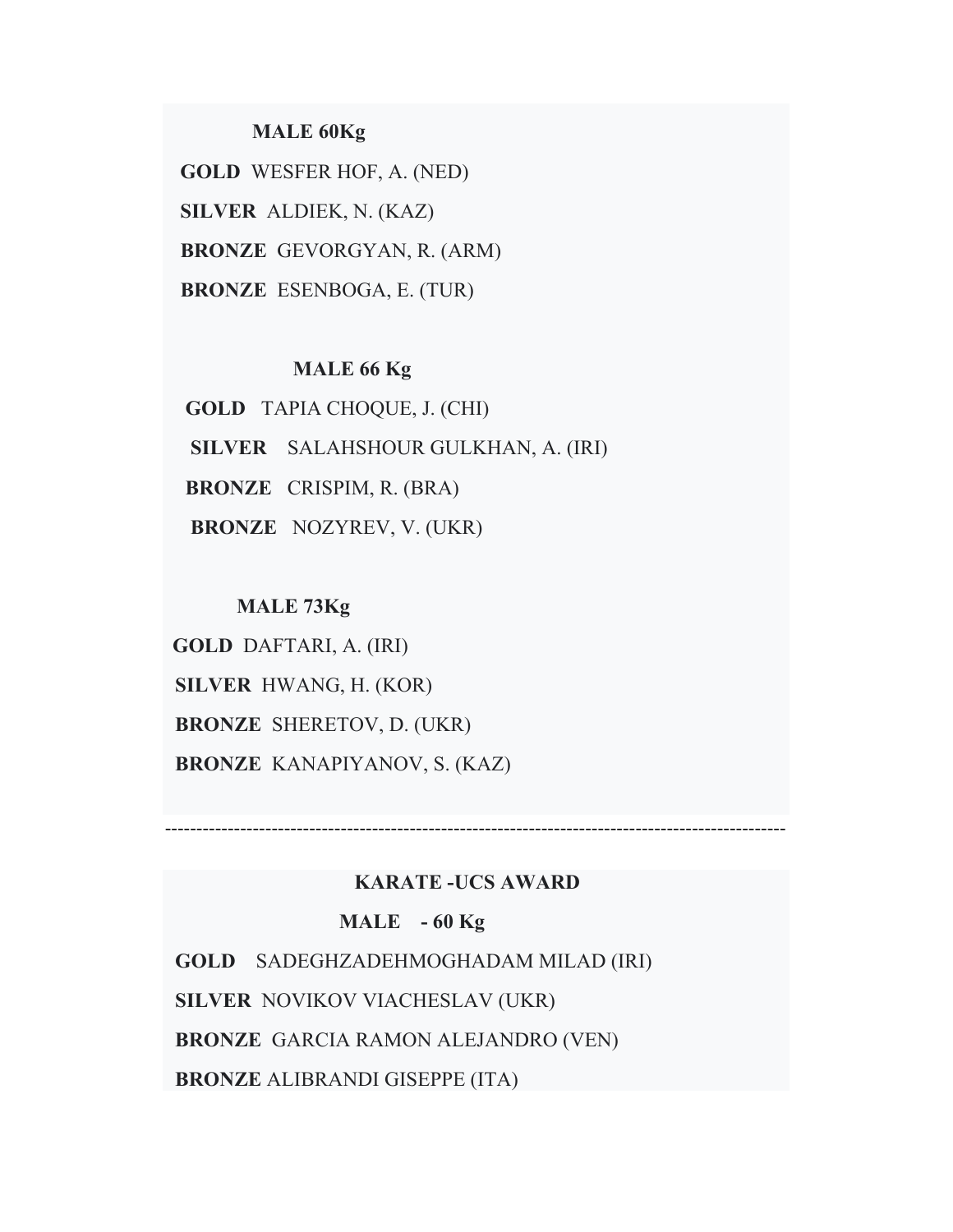#### **MALE - 67Kg**

 **GOLD** HAIDUCHENONKO YURII (UKR)  **SILVER** LARBI MOHAMMED (ALG)  **BRONZE** CAN BURAK MERT (TUR)  **BRONZE** RODRIGUES ISMAEL DAVID (VEN)

#### **MALE - 75Kg**

 **GOLD** HASSANI YOUCEF (ALG) **SILVER** LOPEZ JOSUE ABRAHAM (VEN)  **BRONZE** HRISTOV NIKOLAY BOZHIDAROV (BUL)  **BRONZE** CHERNIAIEV OLEKSANDR (UKR)

## **FEMALE ‐ 50Kg**

 **GOLD** HUBANOVA MARYNA (UKR) **SILVER** MORGIL MELEK (TUR)  **BRONZE** LOPEZ EVERICK NAHOMY (VEN) **BRONZE** BRASS ZAKIZADEHBABAKAN HAKIMEH ((IRI)

### **FEMALE ‐ 55Kg**

 **GOLD** MASLO KATERYNA (UKR)  **SILVER** BHASSANPOOR ZEINAB (IRI) **BRONZE** RAMOS ARGEDIS JOHANNA (VEN)  **BRONZE** YUZAWA AOI (JNP)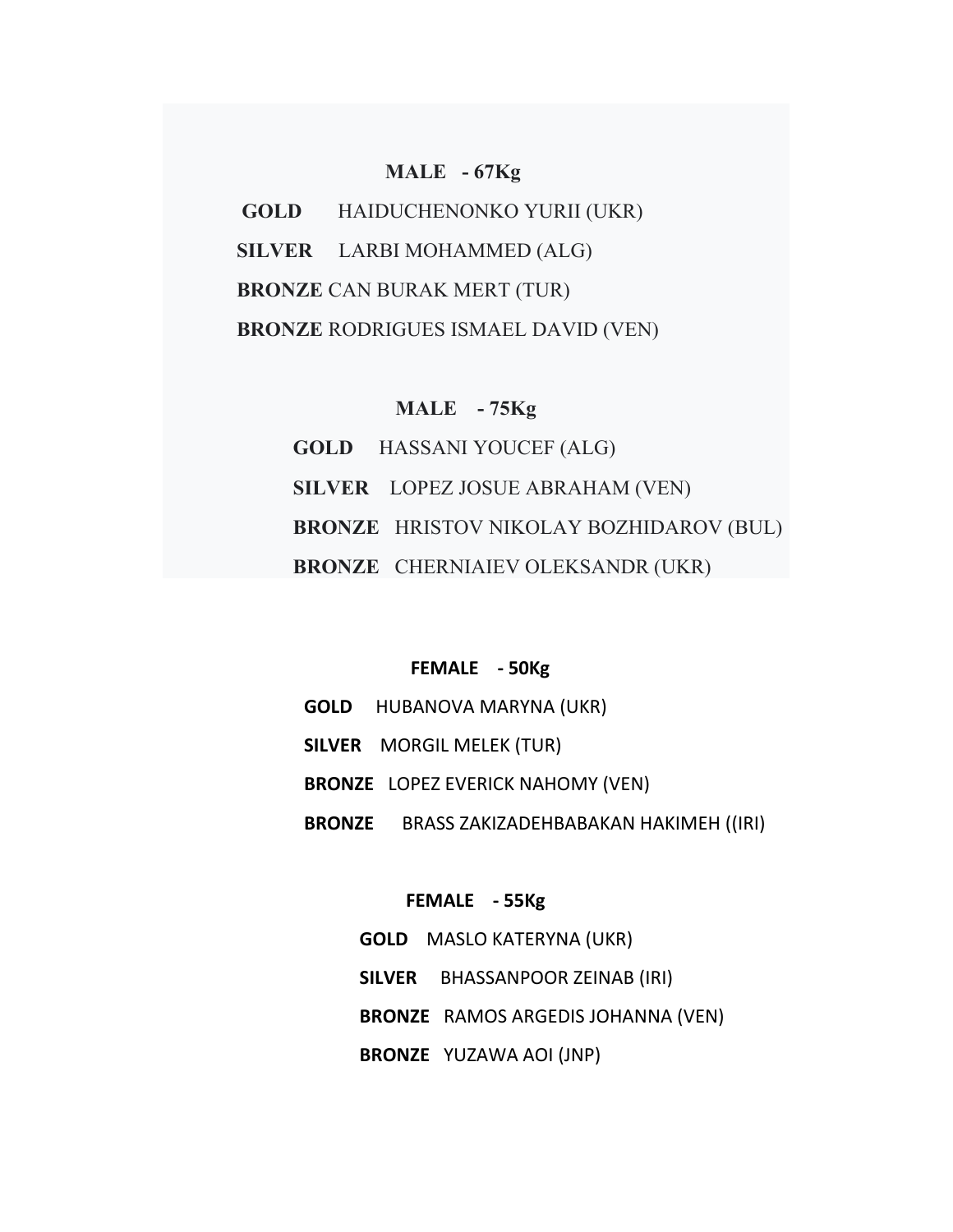#### **FEMALE ‐ 61Kg**

 **GOLD** OGURA RYO (JNP) **SILVER** OZKAN SINEM (TUR) **BRONZE** MOUTSOKOU SOFIA (GRE)  **BRONZE** BONDAR YELYZAVETA (UKR)

 **FEMALE ‐ 68Kg GOLD** YANCHUK KARYNA (UKR) **SILVER** SBRISSA IRENE (ITA) **BRONZE**  OZKAYA MELEK (TUR)  **BRONZE** ADRIA SARA (IRI)

‐‐‐‐‐‐‐‐‐‐‐‐‐‐‐‐‐‐‐‐‐‐‐‐‐‐‐‐‐‐‐‐‐‐‐‐‐‐‐‐‐‐‐‐‐‐‐‐‐‐‐‐‐‐‐‐‐‐‐‐‐‐‐‐‐‐‐‐‐‐‐‐‐‐‐‐‐‐‐‐‐‐‐‐‐‐‐‐‐‐‐‐‐‐‐‐‐‐‐

## **SWIMMING RECREATION OF THE YOUTH AWARDS**

#### **100 METERS FEMALE BUTTERFLY**

 **GOLD** KIOKA SAITO (JNP)

 **SILVER** SARA MARAGNO (ITA)

**BRONZE** ANITA MAKHNYK (UKR)

# **200 METERS MALE COAST GOLD** VLADYSLAV KREMLIAKOV (UKR)  **SILVER** JAMES MATTHEW KLOTZ (USA)  **BRONZE** ADDISON COLLIN DAVIS (USA)